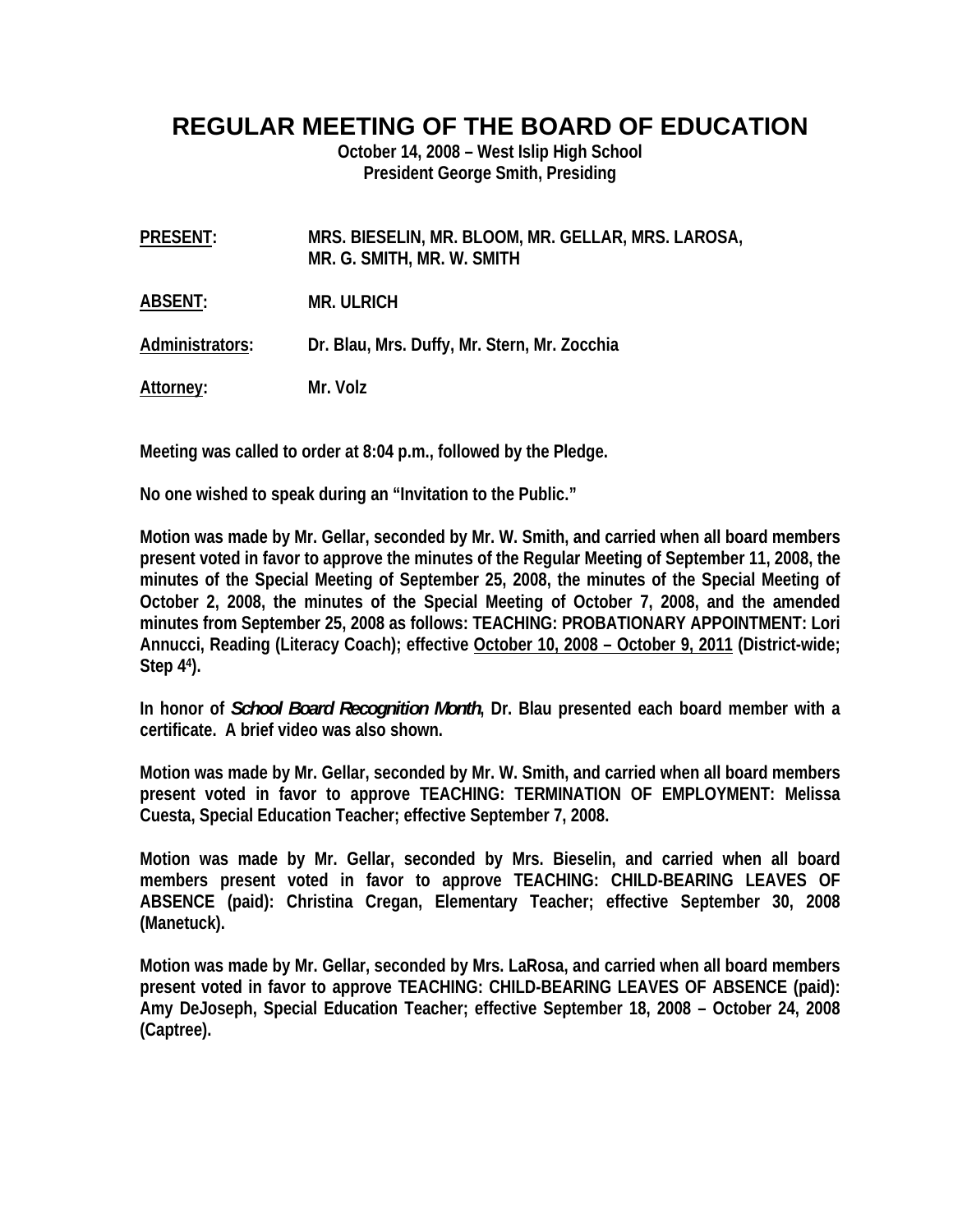**Page 2 Regular Meeting October 14, 2008** 

**Motion was made by Mr. Gellar, seconded by Mrs. LaRosa, and carried when all board members present voted in favor to approve TEACHING: CHILD-BEARING LEAVES OF ABSENCE (paid): Catherine Olson, Elementary Teacher; effective October 2, 2008 (Manetuck).** 

**Motion was made by Mrs. Bieselin, seconded by Mr. W. Smith, and carried when all board members present voted in favor to approve TEACHING: CHILD-BEARING LEAVES OF ABSENCE (paid): Maria Simeone, Foreign Language Teacher; effective September 29, 2008 (Beach Street).** 

**Motion was made by Mr. Gellar, seconded by Mrs. LaRosa, and carried when all board members present voted in favor to approve TEACHING: CHILD-BEARING LEAVE OF ABSENCE (unpaid): Amy DeJoseph, Special Education Teacher; effective October 27, 2008 (Captree).** 

**Motion was made by Mrs. Bieselin, seconded by Mr. Gellar, and carried when all board members present voted in favor to approve CLASSIFIED CIVIL SERVICE: RETIREMENT: Kenneth Campo, Custodial Worker I; effective October 31, 2008 (High School).** 

**Motion was made by Mr. Gellar, seconded by Mr. W. Smith, and carried when all board members present voted in favor to approve CLASSIFIED CIVIL SERVICE: PROBATIONARY APPOINTMENT: Alison O'Bryen, Teacher Aide; effective October 20, 2008 (Step 1; Beach Street; flow through fund).** 

**Motion was made by Mrs. Bieselin, seconded by Mr. W. Smith, and carried when all board members present voted in favor to approve CLASSIFIED CIVIL SERVICE: CHANGE IN STATUS: Frieda Matos, Teacher Aide; effective October 7, 2008 (Step 8; Beach Street; change from a 3 hour cafeteria aide; replacing P. Barth who is now at Paul J. Bellew).** 

**Motion was made by Mr. W. Smith, seconded by Mrs. Bieselin, and carried when all board members present voted in favor to approve CLASSIFIED CIVIL SERVICE: REGULAR SUBSTITUTE TEACHER AIDES: Ronald Ardito, Teacher Aide (part-time); effective September 8, 2008 (Step 3; High School).** 

**Motion was made by Mr. Gellar, seconded by Mr. W. Smith, and carried when all board members present voted in favor to approve Stephanie Vetak, Teacher Aide (part-time); effective October 7, 2008 (Step 1; High School).** 

**Motion was made by Mr. W. Smith, seconded by Mrs. Bieselin, and carried when all board members present voted in favor to approve CLASSIFIED CIVIL SERVICE: SUBSTITUTE CUSTODIAN (\$9.75/HR): Richard Haas, effective September 10, 2008; Frank Mariani, effective September 15, 2008; Joanne Pace, effective September 16, 2008.**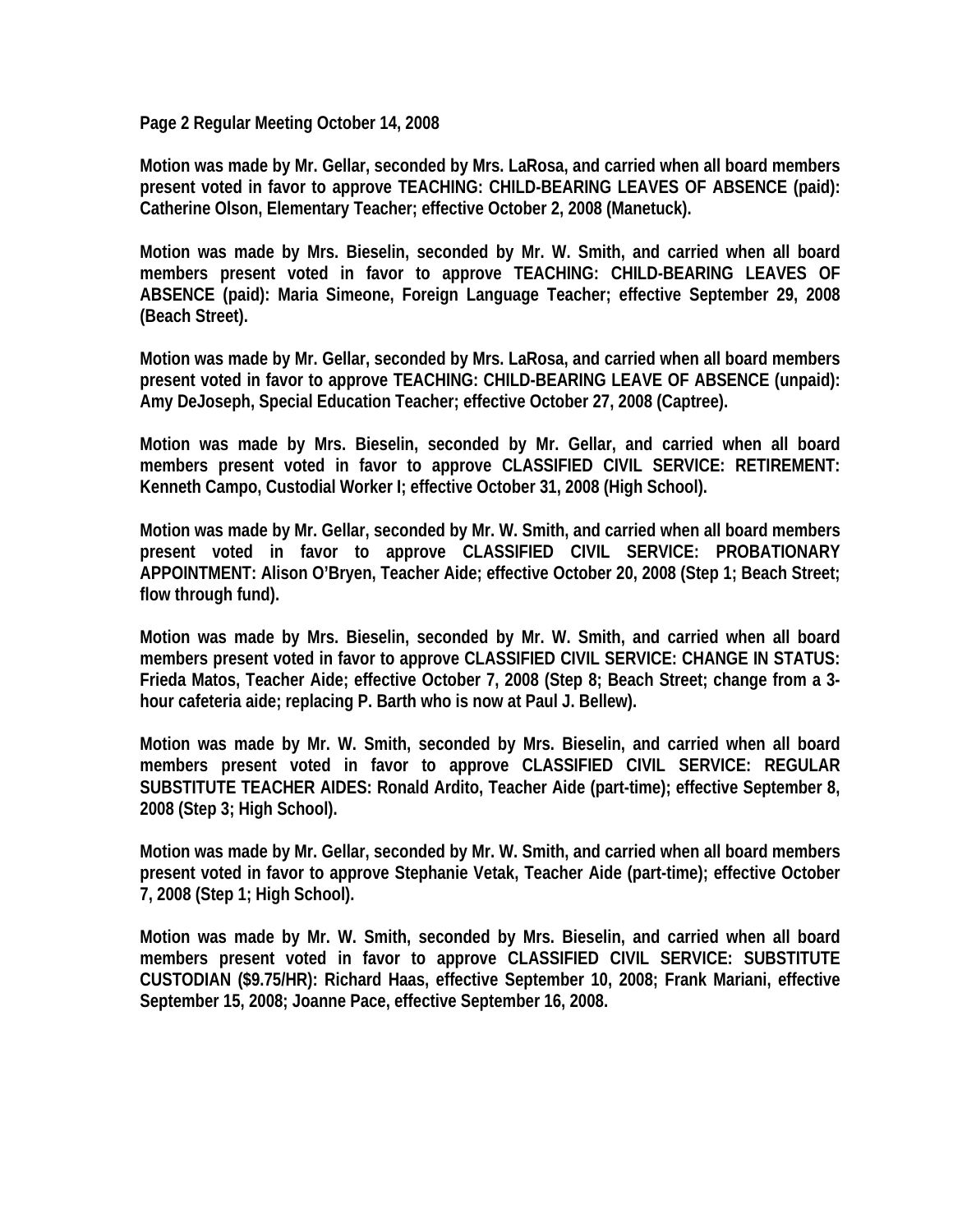**Page 3 Regular Meeting October 14, 2008** 

**Motion was made by Mr. W. Smith, seconded by Mr. Gellar, and carried when all board members present voted in favor to approve CLASSIFIED CIVIL SERVICE: SUBSTITUTE FOOD SERVICE WORKER (\$9.75/HR): \*Sunshine Alessi, effective October 10, 2008; \*Karen Buckley, effective October 10, 2008; \*Donna Byrnes, effective October 10, 2008; \*Donna Loos, effective October 10, 2008.** 

**Motion was made by Mrs. Bieselin, seconded by Mr. Gellar, and carried when all board members present voted in favor to approve CLASSIFIED CIVIL SERVICE: SUBSTITUTE NURSE (\$100 per diem): \*Margaret McCandless, effective September 26, 2008; \*Theresa Scholl, effective September 26, 2008; \*Marie Tito-Rodriguez, effective September 26, 2008.** 

**Motion was made by Mr. Gellar, seconded by Mr. W. Smith, and carried when all board members present voted in favor to approve OTHER: ALTERNATIVE SCHOOL RESIGNATION: Kelly Sepe, Science Teacher; effective October 2, 2008.** 

**Motion was made by Mr. Gellar, seconded by Mr. W. Smith, and carried when all board members present voted in favor to approve OTHER: ALTERNATIVE SCHOOL: Robert Pitagno, Science Teacher; effective October 6, 2008 (Due to resignation of K. Sepe).** 

**Motion was made by Mrs. Bieselin, seconded by Mr. Gellar, and carried when all board members present voted in favor to approve OTHER: MENTOR PROGRAM 2008 – 2009 SCHOOL YEAR: Catherine Dolan-Stefanak, Coordinator (\$1,500 stipend).** 

**Motion was made by Mr. Gellar, seconded by Mr. W. Smith, and carried when all board members present voted in favor to approve OTHER: MENTORS (\$1,000 stipend): Erica Gross (Kathryn Connolly, High School, Middle School); Annmarie Dunn (Reanna Fulton, High School); Michelle Bugliari (Celia Gottlieb, Westbrook); Margaret Okurowski (Tara Lee, Beach); Maureen Umstatter (Donna Mazur, Captree); Jeanne Dowling (Theresa Mercado, Captree/Bayview); Jeanne Schaefer (Lindsay Schmitz, Manetuck); Stephanie Fodera (Michelle Vecchione, High School); Linda Smith (Marybeth Qualliotine, Captree); Shelly Blumling (Julie Degere, Captree); Nick Grieco (Michael Ferrugiari, Manetuck/Bayview); Tamra Burns (Danielle Kuefner, High School); Elizabeth Winter (Joseph McErlean, High School); Rebecca Silva (Cristina Padilla, Captree); Karen Taylor (Maria Tedeschi, High School); Frank Sblendorio (Jamie Wheeler, Captree).** 

**Motion was made by Mrs. Bieselin, seconded by Mr. Gellar, and carried when all board members present voted in favor to approve OTHER: ADVISORS/CLUBS 2008 – 2009 SCHOOL YEAR: High School: James Krais, Drama Coordinator (all productions); Maria Meyer, Costume Director (all productions); Jennifer Gaylor, Director, Musical Play (shared); David Kaufman, Director, Musical Play (shared); Nicole Rued, Director – Children's Theater, David Kaufman, Director – Senior Play; David Kaufman, Director – Spring Play; Salvatore Fiore, Coordinator – One Act Plays; Salvatore Fiore, Music Director – Musical Production; David Kaufman, Pit Director, Musical; James Como, Mathletes; Melissa Kennedy, Mathletes; Craig Michel, Mathletes; Ann Barry, Senior Class Advisor; Erica Gross, Senior Class Advisor; Frank** 

**\*Conditional Pending Fingerprint Clearance**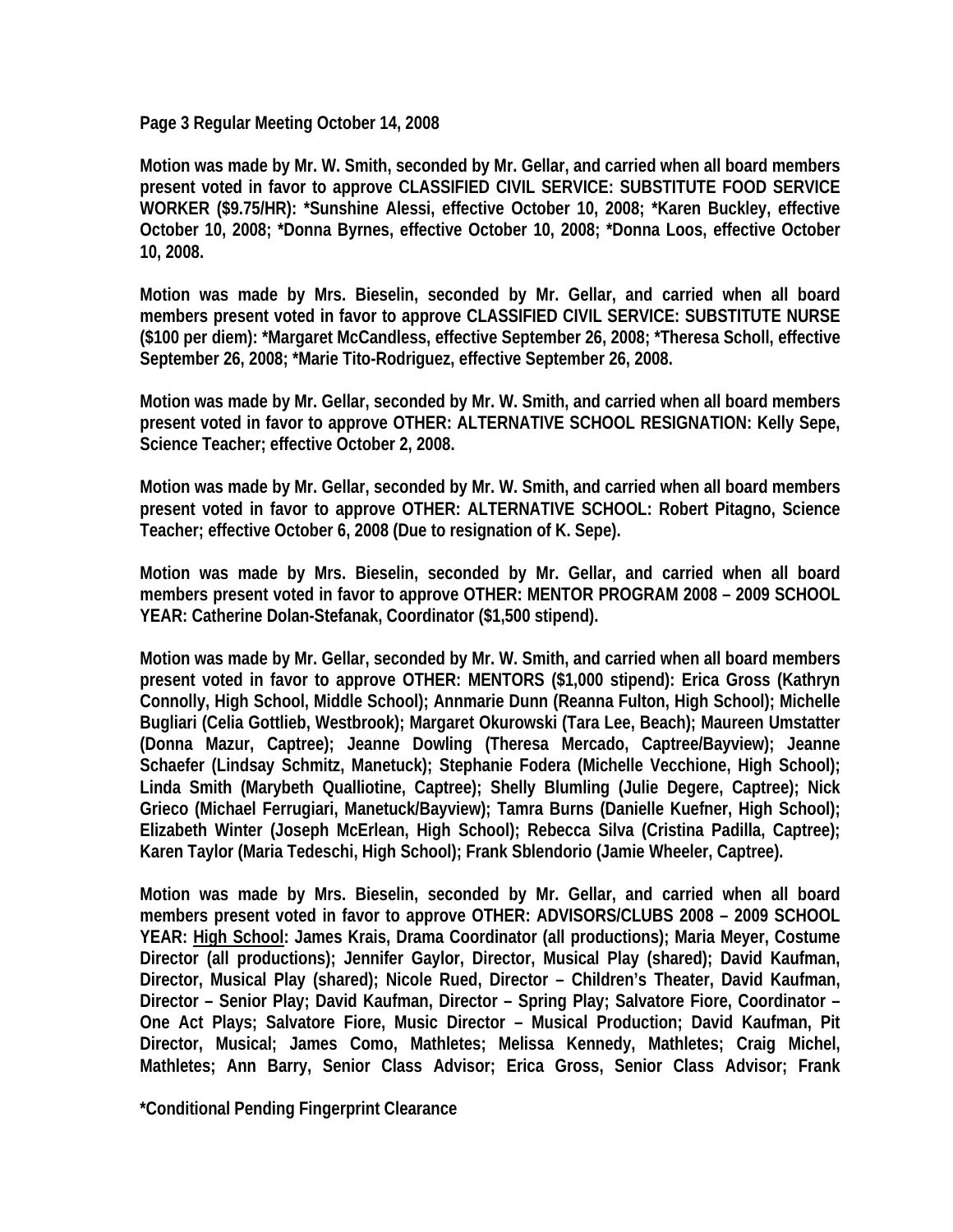**Page 4 Regular Meeting October 14, 2008** 

**Franzone, Junior Class Advisor; Nancy Hedemark, Junior Class Advisor; Noreen Matthews, Sophomore Class Advisor; Kevin Murphy, Sophomore Class Advisor; Andrea Baritis, Freshman Class Advisor; Marianne Cogliano, Freshman Class Advisor; Kevin Murphy, Academic Decathlon (Brainstormers); Michelle Falco, Academic Decathlon (Jr. Brainstormers); John Sparacio, Audio-Visual Club Director; Sabrina Donato, Yearbook; Maria Meyer, Yearbook; Linda Condreras, Photographer: Newspaper/Yearbook; Patricia Morgigno, School Store; Vickie Newell, Extra-Curricular Treasurer; David Gershfeld, Literary Magazine; Mary Kroll, Research Program; Brian Buonomo, Robotics Team; Edward Kozloski, Robotics Team; John Petraco, Robotics Team; Jessica Picone, National Honor Society; David Moglia, Media Coordinator; Maria Meyer, Newspaper (shared); Kimberly Peters, Newspaper (shared); Tina Schaefer, Newspaper (shared); David Moglia, Student Senate; Norman Wingert, Student Senate; James Krais, Director – Flag Team; James Krais, Director – Jazz Ensemble; James Krais, Director – Marching/Pep Band; David Kaufman, Jazz Lab; David Kaufman, Asst. Director – Marching/Pep Band; David Kaufman, All District Jazz; David Moglia, History Club (shared); Kevin Murphy, History Club (shared); David Kaufman, Tri-M Music Honor Society; David Kaufman, Music Club; Judith Hayes, Orchestra Club; Trish Portnoy, Future Business Leaders Club; Nancy Silvestrini, S.A.D.D.; JoAnn Posnanski, Library Club; Linda Marino, Art Club; Thomas Vitti, Gay-Straight Alliance; Athena Born, Foreign Language Honor Society; Melissa Russett, English Honor Society (shared); Virginia Scudder, English Honor Society (shared); Dawn Morgan, Business & Marketing Honor Society; Diana Saadat, Distribute Education Club of America; Salvatore Fiore, Cantata Club; Peter McAllister, Federal Reserve Challenge; Alexandra Dolce, Earth Club (shared); Kelly Sepe, Earth Club (shared). Beach Street Middle School: Jesse Fawess, Drama Director; Melissa Senatore, Drama Director; Jesse Fawess, Sets Director; Melissa Senatore, Costume & Make-up Director; Melissa Senatore, Musical Director (shared); Jesse Fawess, Musical Director (shared); Jesse Fawess, Literary Magazine; Maura Maynard, Newspaper; Donna Palminteri, Yearbook; Mitchel Luquer, Yearbook Photographer; Denise Radesky, Student Council; Tara Lee, Student Council; Heather Enright, National Junior Honor Society; Louis Lu, National Junior Honor Society; Lisa Braat, Mathletes; Jeannine Conaghan, Mathletes; Kevin McLoughlin, Audio-Visual Club Director; Denise Cain, School Store; James Stidd, Lego League; Thomas Larsen, Lego League; Lynn Larsen, Science Olympiad Team; Renee Avelli, Science Olympiad Team; Thomas Larsen, Science Olympiad Team; Deborah Harris, Home & Careers Club; Patricia Fauvell, Homework Help Club; Denise Ciangetti, Peer Mediation; Mitchel Luquer, Peer Mediation; Claudia Ramey, Peer Tutoring. Udall Road Middle School: Kimberly Crouch, Drama Director; Elaine Herman, Drama Director; William Eidenback, Musical Director; Nancy Silvestrini, Costume Director; Greg Ziems, Sets Design; Dina Barone, Student Council; Pam Diorio, Student Council; Edward McNamara, National Junior Honor Society; Michael Gural, Lego League; Michael Taranto, Lego League; Beth Crimi, Mathletes; Christina Hagius, Mathletes; Brenda Mayo, Science Olympiad (Grade 6,7,8); Jaymee Gagliardi, Yearbook (shared); Jeanette Merola-Tamargo, Yearbook (shared); Jaymee Gagliardi, Yearbook Photographer; Pamela Diorio, Grade 6 Activities; Dina Barone, Grade 7/8 Activities; Karen Taylor, American Sign Language Club; Kristen Drake, Artist League; Kristine Hagens, Arts & Crafts Club; Deborah Pulitano, Current Events League; Judi Gardner, Home and Careers Club; MaryAnn Constantine, Grade 6 Homework Help Club; Pamela Kee, Grade 7/8 Homework Help Club; Jackie Wilson, Grade 7/8 Homework Help Club; Nicole Cagno-Angerame, Horticulture Club; Kimberly Crouch, Leadership**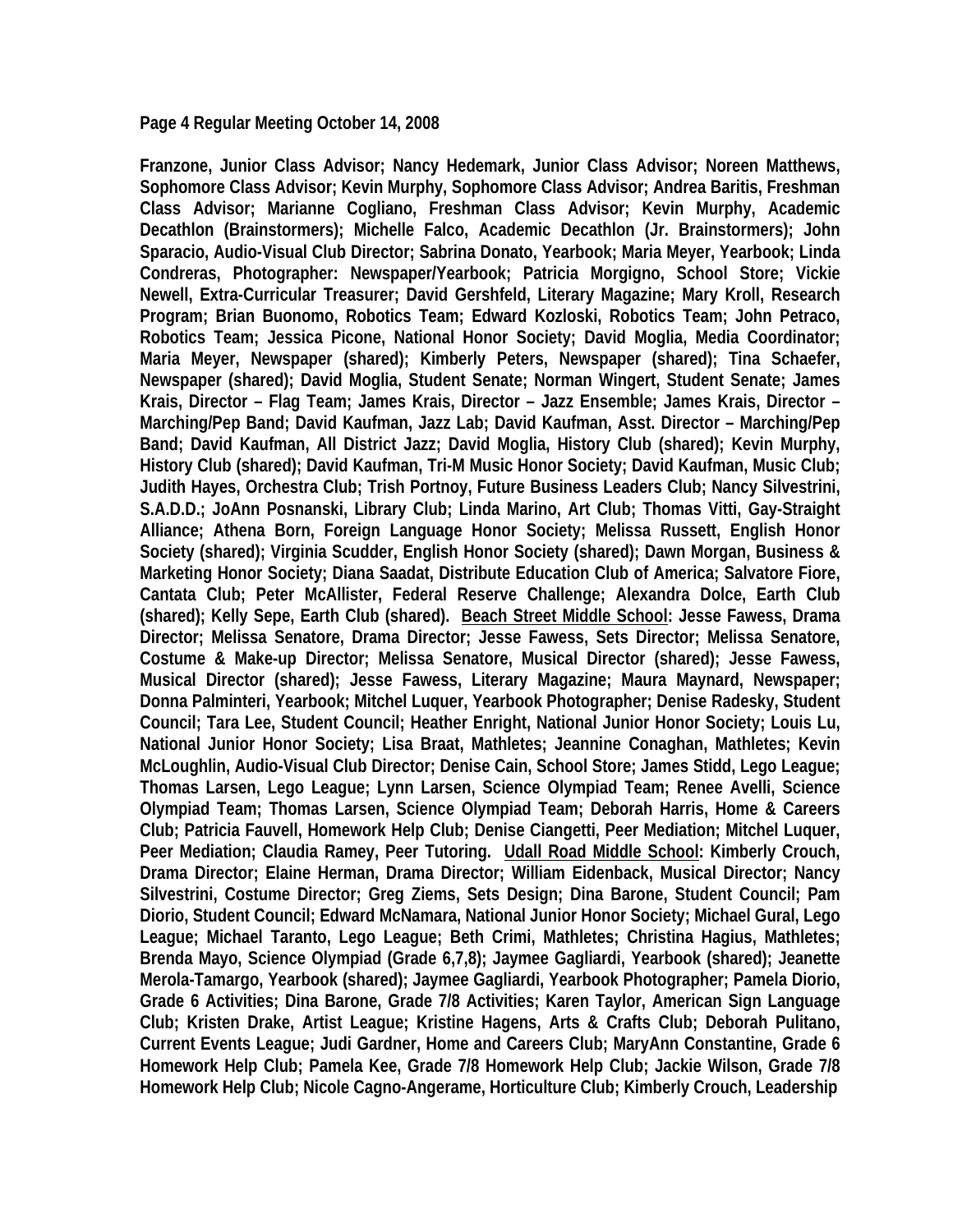**Page 5 Regular Meeting October 14, 2008** 

**Club (Friends of Rachel's Club); Marc Wasserman, Unplugged. Bayview Elementary School: Katrina Faraci, Drama Director; Judith Warren, Study Buddy Club (shared); Linda Flandina, Study Buddy Club (shared); Erin McCaig, Book Club/Newspaper Club (shared); Kristina Rosenberg, Book Club/Newspaper Club (shared); Maureen Murphy, Garden Club (8-week club); Nicholas Grieco, Sports/Fitness Club (8-week club); Anna Staak, Community Service Club (8 week club); Denise DiLevo, Science Club (8-week club). Captree Elementary School: Paul Spinella, Drama Director; Susan Burkart, Board Game Club (shared); Patricia Chieffo, Board Game Club (shared); Justin DeMaio, Broadcasting Club (shared); Kimberly Kennedy, Broadcasting Club (shared); Kimberly Kennedy, Computer Club; Mary Robertson, Geography Club; Justin DeMaio, Safety Club. Manetuck Elementary School: Josephine Armetta, Computer Club Grade 3; Susan Marullo, Community Service Grades K-2 (shared); Kerri Ierardi, Community Service Grades K-2 (shared); Karen Busch, Gardening Grades K-2; Karen Busch, Gardening Grades 3-5; Karen Busch, Stamping Grades 3-5; Lori Smith, Geography Club; Thomas McGunnigle, Art Club Grade 5; Thomas McGunnigle, Art Club Grade 4. Oquenock Elementary School: Jean Cahill, Drama Director; Elizabeth Hudson, Drama Director; David Haas, CORPS Club; Michelle Bonkov, Homework Club; Patricia Heaton, Geography Club. Paul J. Bellew Elementary School: Kristin Grossi, Geography Club Grades 4 & 5; Dianna Grancagnolo, Bellew Cares and Shares (shared); Nancy Piccirilli, Bellew Cares and Shares (shared); Jeremy Garritano, Homework Club Grades K, 1 & 2; Dianna Grancagnolo, Homework Club Grades 3,4,5; Kristen Fawess, Computer Club Grades 2 & 3; Mary Stewart, Scrabble Club Grade 3; Christine Maniscalco, Battle of the Books Grade 4 (shared); Elisabeth Zamarelli, Battle of the Books Grade 4 (shared). Westbrook Elementary School: Staci Ansbach, School Store; Jill Culver, Art Club; Karen Desz, Safety Patrol; Celia Gottlieb, Book Club Grades 3, 4 & 5; MaryJane McGrath, Computer Club; Shane O'Neill, Geography Club; Deborah Throo, Fitness Club (shared); Kevin Lewis, Fitness Club (shared).** 

**Motion was made by Mr. Gellar, seconded by Mr. W. Smith, and carried when all board members present voted in favor to approve OTHER: 2008-2009 WINTER HIGH SCHOOL COACHES: Girls Basketball: Christopher Scharf, Varsity Coach; Aron Chizik, Assistant Varsity Coach; Jeremy Robertson, J.V. Coach; Denise Radesky, JV9 Coach. Boys Basketball: Tom Cross, Varsity Coach; Patrick Tunstead, Assistant Varsity Coach; James Grover, J.V. Coach; Richard Zeitler, JV9 Coach. Wrestling: John Sparacio, Varsity Coach; Nicholas LaGiglia, J.V./Assistant Varsity Coach; Tom Longobardi, JV2 Coach. Boys Swimming: Robert Kollar, Varsity Coach; KristiLee Schubert, Assistant Varsity Coach. Boys Bowling: Paul Vecchione, Varsity Coach. Girls Bowling: Tom Loudon, Varsity Coach. Boys Winter Track: Nick Grieco, Varsity Coach; Anthony Yuli, Assistant Varsity Coach. Girls Winter Track: Christopher Kaigh, Varsity Coach; Jessie Lynch, Assistant Varsity Coach. 2008-09 MIDDLE SCHOOL EARLY WINTER COACHES: Volleyball: Jim Klimkoski, 7-8 Udall Coach; Natalee Rubcewich, 7-8 Beach Coach. Boys Basketball: Brian Cameron, 7-8 Udall Coach; Tim Bauernfeind, 7-8 Beach Coach.**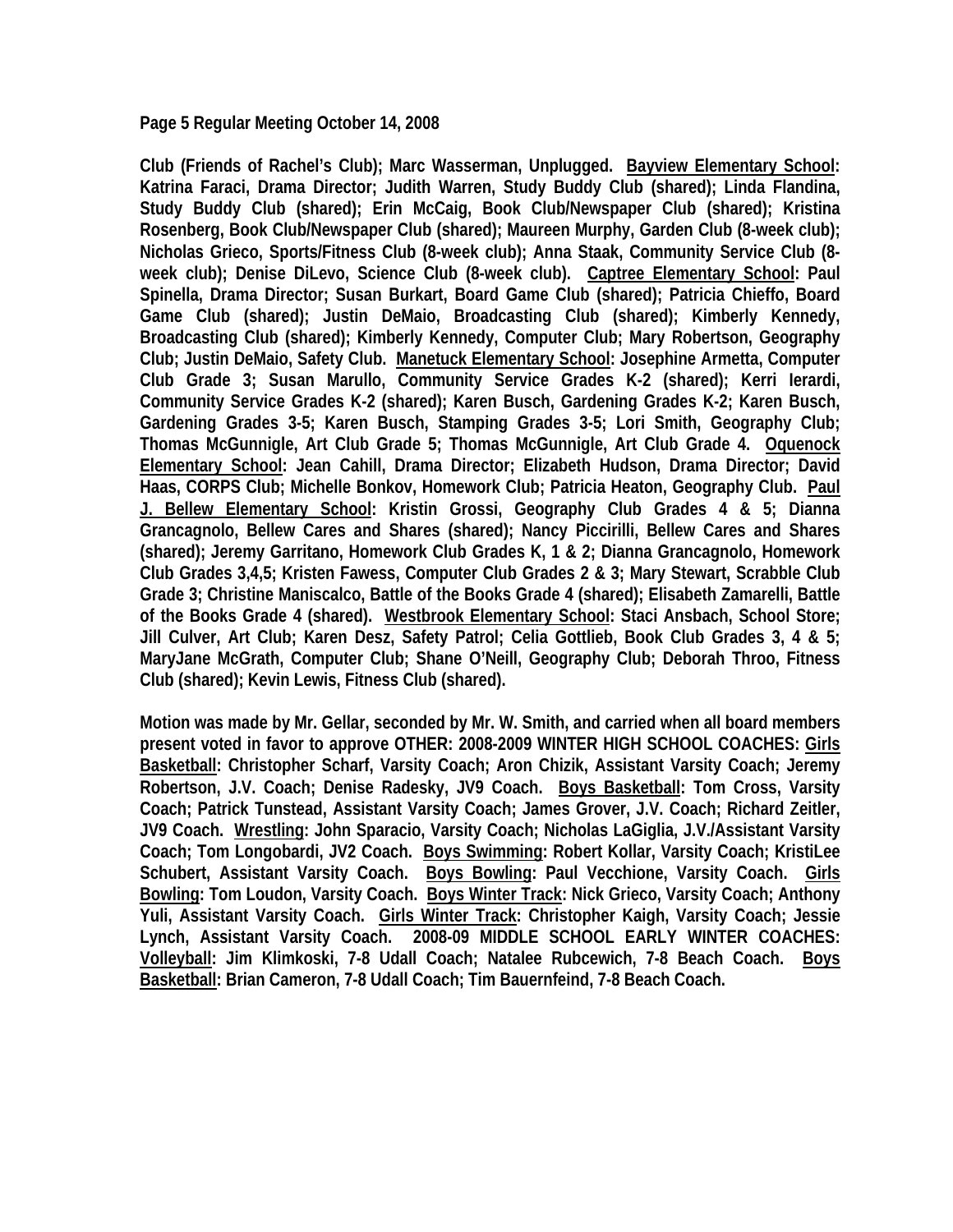**Page 6 Regular Meeting October 14, 2008** 

**Motion was made by Mr. Gellar, seconded by Mr. W. Smith, and carried when all board members present voted in favor to approve OTHER: SUBSTITUTE TEACHER (\$100 per diem): Melissa Abreu, effective September 16, 2008; Michele Anselmo, effective September 16, 2008; Laura Argenzio, effective September 18, 2008; \*April Barr, effective September 16, 2008; Kristen Benish, effective September 18, 2008; Melissa Boot, effective September 24, 2008; \*Sabrina Brunjes, effective September 18, 2008; Mary Cigliano, effective September 18, 2008; Kellie DeRosa, effective September 29, 2008; Adam Dworkin, effective October 6, 2008; Colleen Ferry, effective September 24, 2008; Patrick Foley, effective September 16, 2008; Allison Friedman, effective September 16, 2008; Mary Katherine Goldacker, effective September 26, 2008; Victor Guijarro, effective September 18, 2008; \*Virginia Kramer, effective September 24, 2008; Stephen Lenowicz, effective October 10, 2008; Emily MacCary, effective September 16, 2008; Kelly Maier, effective September 18, 2008; Paula Mardini, effective September 18, 2008; Julie Monteserrato, effective September 29, 2008; Holly Montgomery, effective September 29, 2008; \*Steve Muller, effective September 29, 2008; Brieanne Ost, effective September 16, 2008; John Parrinello, effective September 24, 2008; Joseph Pazereckas, effective September 18, 2008; Jennifer Ripp, effective September 16, 2008; \*Margaret McCandless, effective September 26, 2008; Sean Smith, effective September 18, 2008; \*Daniel Sparby, effective September 29, 2008; Alison Sweeney, effective September 16, 2008; Julie Ann Throo, effective September 24, 2008; Shannon Marie Ticas, effective September 18, 2008; \*Troy Turri, effective September 19, 2008; Rebecca Vena, effective September 18, 2008; Lauren Welch, effective September 15, 2008; Dr. Roberta Whitehorne, effective September 18, 2008; Allyson Wiggin, effective September 18, 2008; \*Jamie Wood, effective September 16, 2008.** 

**Motion was made by Mrs. LaRosa, seconded by Mr. W. Smith, and carried when all board members present voted in favor to approve adoption of reading textbooks for grades 4 and 5:**  *Literacy by Design***, as recommended by the Education Committee.** 

**REPORT OF BOARD COMMITTEES: Mr. Gellar reported on the Finance Committee and Buildings and Grounds Committee joint meeting of 10/14/08. Mrs. LaRosa reported on the Education Committee meeting of 10/7/08. Mrs. LaRosa reported on the Committee on Special Education/Preschool Special Education meeting of 10/14/08. The following committees did not meet: Policy Committee, School Board/Student Liaison Committee, Public Relations Committee, and Health and Wellness Committee.** 

**The Treasurer's Report for August 2008 was presented. Beginning balance as of July 31, 2008 – \$11,115,007.51; ending balance as of August 31, 2008 – \$8,657,897.77.** 

**Motion was made by Mr. Gellar, seconded by Mr. W. Smith, and carried when all board members present voted in favor to approve budget transfers, as recommended by the Finance Committee.** 

**\*Conditional Pending Fingerprint Clearance**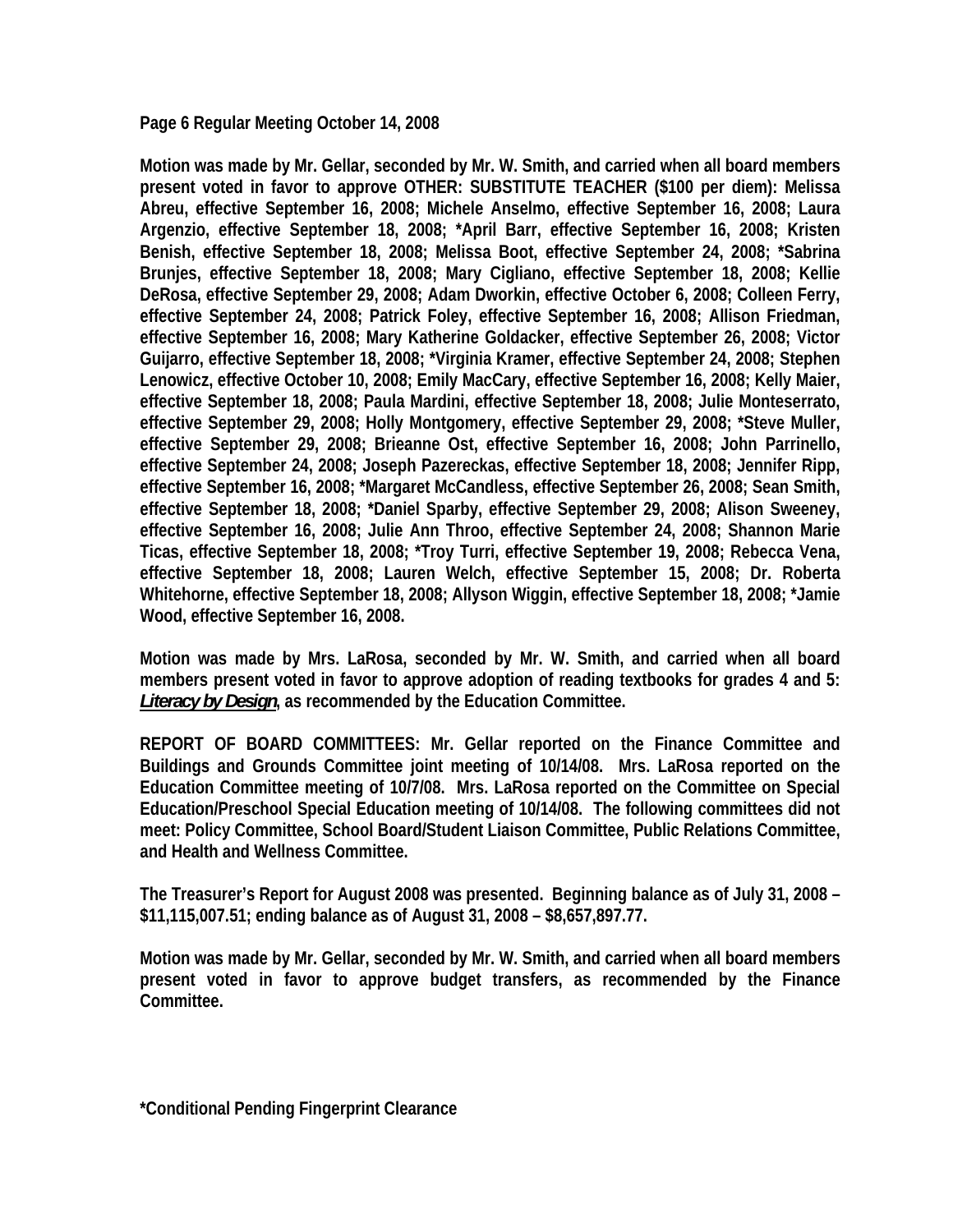**Page 7 Regular Meeting October 14, 2008** 

**Motion was made by Mr. W. Smith, seconded by Mrs. LaRosa, and carried when all board members present voted in favor to approve the following donations, with thanks: Target to West Islip High School for \$1,558.32; Barbara Heine for bookcases and books; West Islip Soccer Club for \$4,320.00.** 

**Motion was made by Mrs. LaRosa, seconded by Mr. W. Smith, and carried when all board members present voted in favor to approve payment to Brentwood UFSD of \$82,613.41 for Special Education services for one student for the 2007-2008 school year.** 

**Motion was made by Mrs. Bieselin, seconded by Mr. Gellar, and carried when all board members present voted in favor to approve Special Education Contracts for 2008-2009 as follows: All Metro Health Care; ACLD/Adults and Children with Learning and Developmental Disabilities, Inc.; AHRC Suffolk – Association for the Help of Retarded Children; Karen Burkhard, MD; Bilinguals, Inc.; Developmental Disabilities Institute; The Devereux Foundation; Extended Care Health Services; Horizon Healthcare Staffing; Island Therapies; Andrew Kent, MD; Gayle E. Kligman Therapeutic Resources; Levittown Public Schools, Levittown, NY; Lindamood-Bell/Learning Processes; Little Flower UFSD, Wading River, NY; Metro Therapy, Inc.; St. James Tutoring, Inc.; Syosset Home Tutoring, Inc.; Top Grade; Variety Child Learning Center.** 

**PRESIDENT'S REPORT: President G. Smith read a statement to the community concerning the vending machines.** 

**The Board was provided with a copy of New York State School Boards Association – Proposed Bylaws and Amendments. Motion was made by Mr. W. Smith, seconded by Mr. Gellar, and carried when all board members present voted in favor to authorize Mrs. Bieselin to vote on behalf of the Board at the NYSSBA Convention.** 

**Motion was made by Mrs. LaRosa, seconded by Mr. W. Smith, and carried when all board members present voted in favor to approve Goals and Objectives – 2008-2009.** 

**Motion was made by Mr. W. Smith, seconded by Mrs. LaRosa, and carried when all board members present voted in favor to approve plans and specifications for bond issue projects as submitted by BBS to be submitted to the State Education Department.** 

**One resident wished to speak during an "Invitation to the Public." Subject of concern has been recorded in the public participation log.** 

**Motion was made by Mrs. Bieselin, seconded by Mr. W. Smith, and carried when all board members present voted in favor to adjourn to Executive Session at 8:44 p.m. for the purpose of discussing personnel, negotiations, and/or litigation.** 

**Meeting reconvened at 9:40 p.m. on motion by Mrs. Bieselin, seconded by Mr. Gellar, and carried when all board members present voted in favor.**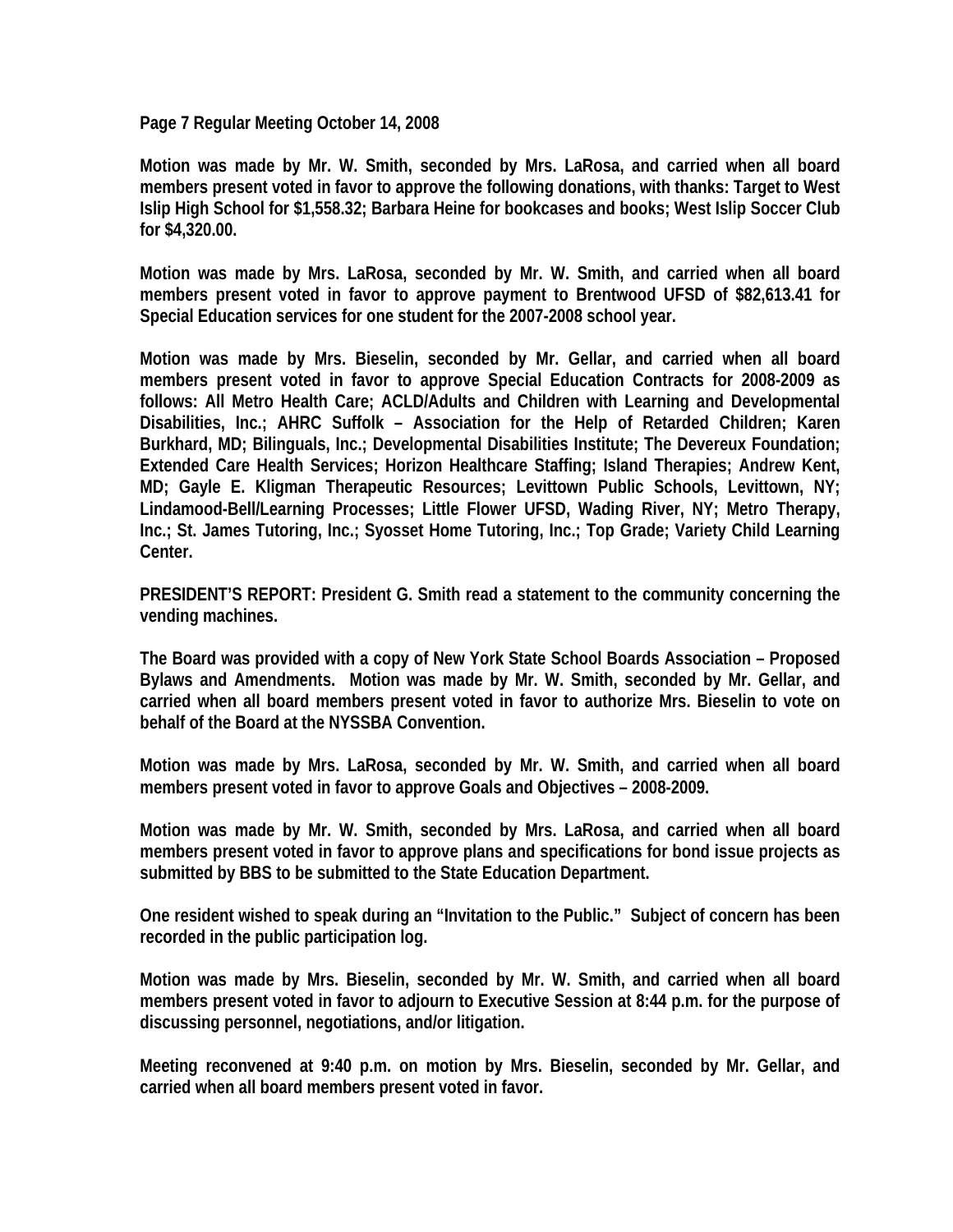**Page 8 Regular Meeting October 14, 2008** 

**Meeting adjourned at 9:45 p.m. on motion by Mr. Gellar, seconded by Mrs. Bieselin, and carried when all board members present voted in favor.** 

 **Respectfully submitted by** 

 **Nicole M. Schiano District Clerk** 

**All correspondence, reports, or related materials referred to in these minutes are on file in the District Office.**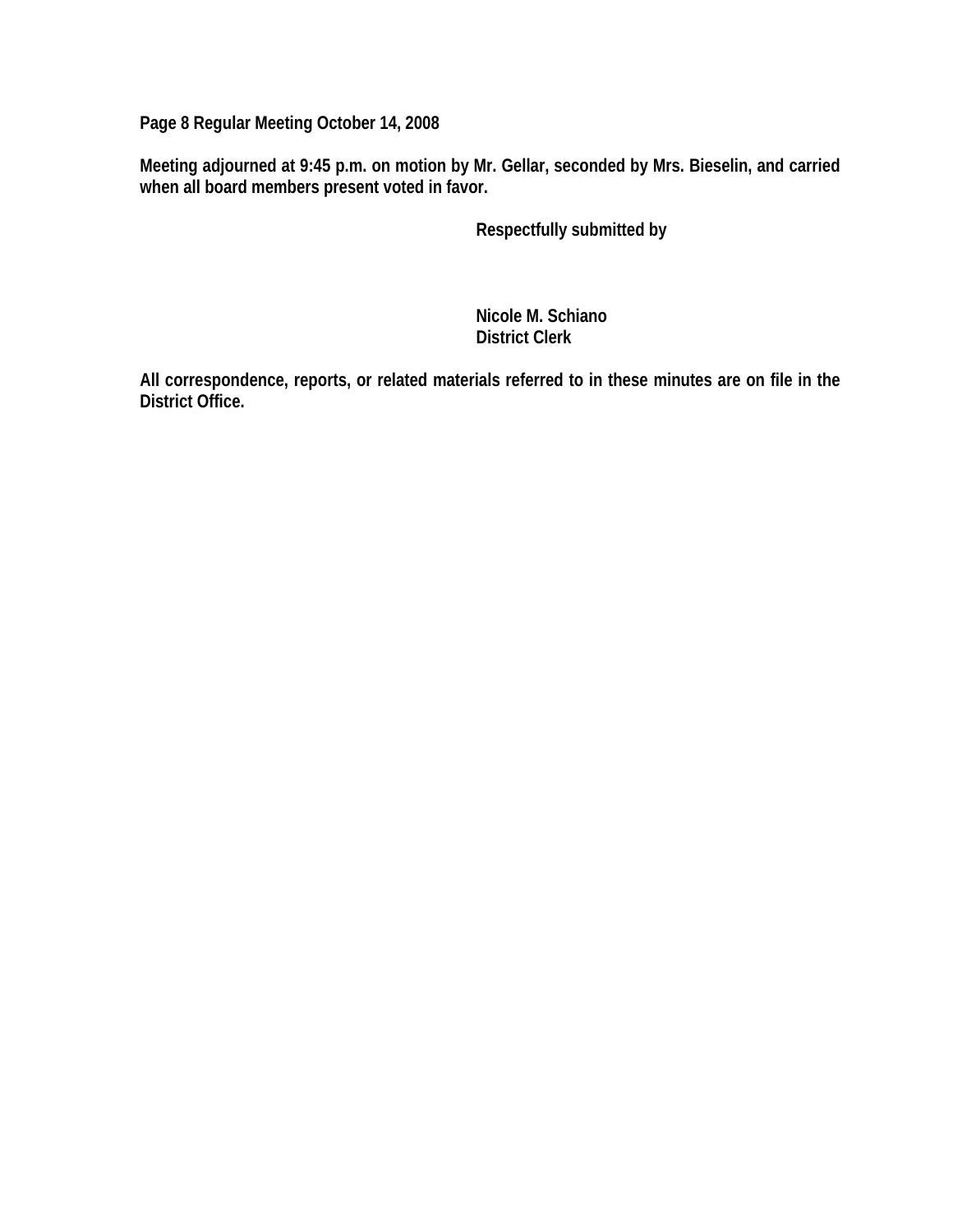**SPECIAL MEETING OF THE BOARD OF EDUCATION** 

**October 30, 2008 – District Office President George Smith, Presiding** 

**PRESENT: MRS. BIESELIN, MR. BLOOM (arrived at 7:55 p.m.), MR. GELLAR, MRS. LAROSA, MR. G. SMITH, MR. W. SMITH, MR. ULRICH** 

**ABSENT: NONE** 

**Administrators: Dr. Blau, Mrs. Duffy, Mr. Stern, Mr. Zocchia** 

**Meeting was called to order at 7:30 p.m., followed by the Pledge.** 

**A presentation was given by Nick Amoruso of School Construction Consultants.** 

**Motion was made by Mrs. Bieselin, seconded by Mr. W. Smith, and carried when all board members present voted in favor to approve SEQRA Resolution.** 

**The following agenda items were discussed, with no objection: "Is a Summit Right for West Islip?"** 

**Motion was made by Mr. Gellar, seconded by Mr. W. Smith, and carried when all board members present voted in favor to approve TEACHING ASSISTANT: RESIGNATION: Denise DiLevo, MST Teaching Assistant; effective October 31, 2008 (Bayview Elementary School).** 

**Motion was made by Mrs. Bieselin, seconded by Mr. Gellar, and carried when all board members present voted in favor to approve CLASSIFIED CIVIL SERVICE: TERMINATION: Douglas Carlson, Custodial Worker I; effective October 31, 2008 (Manetuck).** 

**Motion was made by Mr. Gellar, seconded by Mr. Ulrich, and carried when all board members present voted in favor to approve CLASSIFIED CIVIL SERVICE: CHANGE IN STATUS: Deborah Guiffre, Custodial Worker I; effective October 31, 2008 (change from leave replacement Custodial Worker I to a probationary Custodial Worker I; replacing K. Campo who retired).** 

**Motion was made by Mr. Gellar, seconded by Mr. Ulrich, and carried when all board members present voted in favor to approve CLASSIFIED CIVIL SERVICE: PROBATIONARY APPOINTMENT: Frank Mariani, Custodial Worker I; effective October 31, 2008 (Step 1; High School; replacing D. Carlson who was terminated).** 

**LEGISLATIVE ACTION: Mr. Gellar reported on plans to publish a State Aid Update on the district web site.** 

**Motion was made by Mr. W. Smith, seconded by Mr. Ulrich, and carried when all board members present voted in favor to adjourn to Executive Session at 8:35 p.m. for the purpose of discussing personnel, negotiations, and/or litigation.**